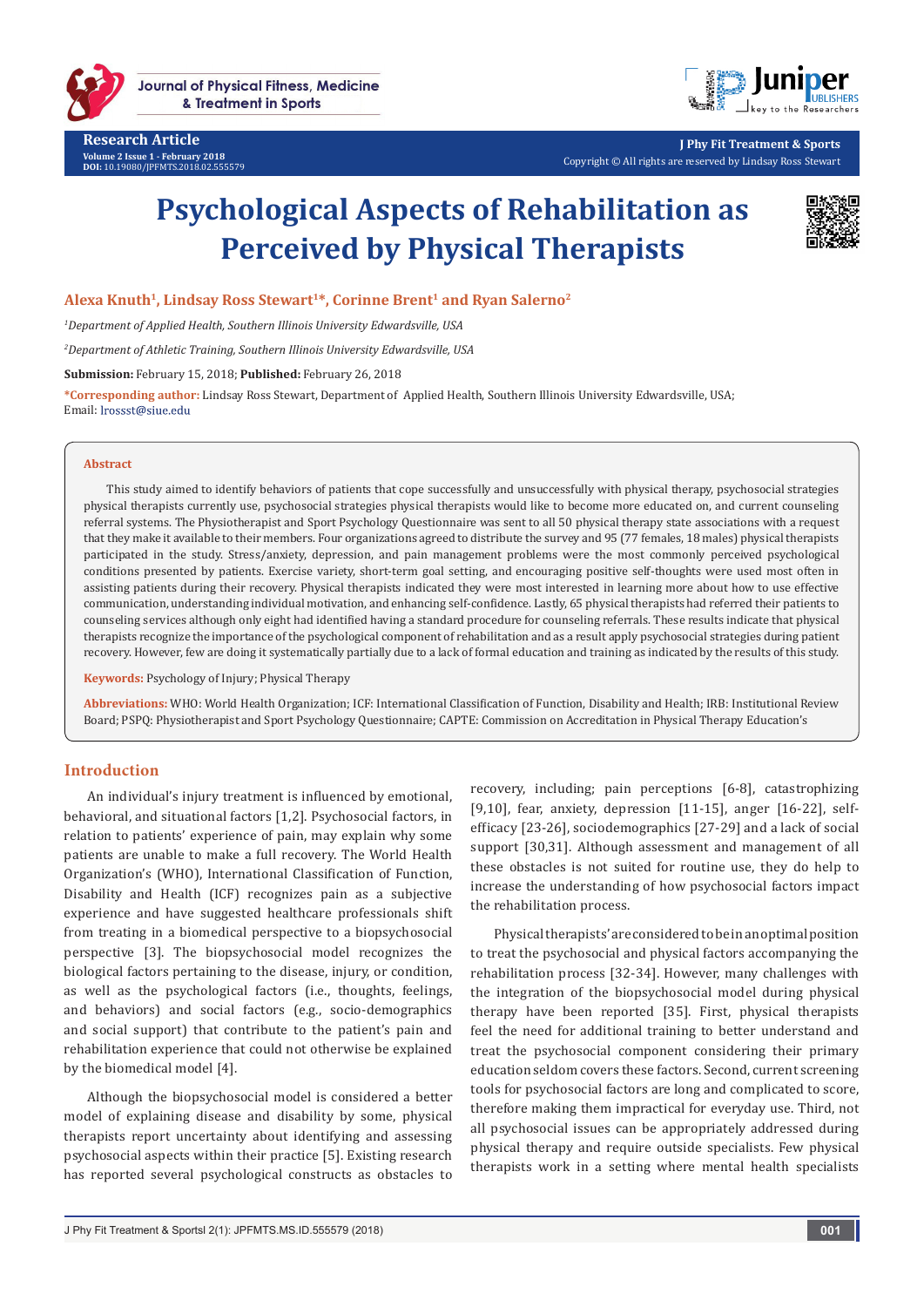are accessible, which may further discourage therapists to assess psychosocial factors. Lastly, physical therapists are not reimbursed for psychosocial interventions further decreasing their likelihood of performing these assessments [36].

Current research investigating physical therapists' perceptions of the psychosocial content in their field is warranted [36]. Theoretical rationales referenced from similar fields are necessary to improve practitioners' clinical decisionmaking [1]. Although occupational therapy and chiropractic are often regarded as similar fields to physical therapy, research regarding psychosocial assessment within these fields is also limited [37,38]. Sports medicine has comprehensively examined the relationship between thoughts, feelings, and behaviors in regards to the psychological and behavioral responses of injury and recovery. Therefore, it currently serves as the best guide for psychosocial assessment and intervention within physical therapy.

An extensive amount of research in the field of sports medicine has investigated the psychosocial impact of athletic injuries [39- 41]. It is suggested that medical professionals, such as physical therapists, should provide psychological support during athlete rehabilitation, be able to effectively implement psychosocial interventions, and have the ability to recognize when referral is appropriate. Moreover, it has also been suggested that physical therapists who care for the psychological needs of their athletes improve patient-therapist relationships and communication with their patient. Good rapport and communication have been associated with greater adherence to the rehabilitation program, increased motivation, and better recovery.

The integrated model of interest was proposed to explain the psychological response to sport injury and the rehabilitation process. The model suggests a bi-directional, cyclic relationship between the athlete's cognitive appraisal, emotional response, and behavioral response to their injury and the rehabilitation process. Although this model is recognized as the most comprehensive model of the psychological response to sport injury [42], it does not account for the biological factors influencing recovery outcomes and thus cannot be the only model referenced by physical therapists.

In accordance, the biopsychosocial model of sport injury rehabilitation [43] was developed to explain the relationship between psychological factors and physical recovery. This model proposes possible explanations of how psychological factors impede the rehabilitation process. Unlike the integrated model, however, it does not explain the intricate relationship between different psychological factors also affecting the rehabilitation process. When used in conjunction, the integrated model of psychological response and the biopsychosocial model of sport injury rehabilitation provide a broader framework of the psychological and social factors impeding the rehabilitation program than the one originally outlined by Engel [4]. These combined models may better explain the complex relationship

between biological, psychological, and social factors on rehabilitation and recovery outcomes, and could therefore serve as a better reference for clinical reasoning and decision-making compared to the biomedical model alone.

Until recently, limited research explored sport medicine professionals' perceptions of psychosocial content in their field [44]. Results from these studies strongly suggest that medical professionals find the psychological content in their field important and impactful to the rehabilitation process. While physical therapists reported that all athletes were psychologically affected by their injury, it is further suggested that physical therapists do not receive the appropriate training required to recognize and intervene psychological techniques. These studies provide the most comprehensive review of the psychosocial content of rehabilitation and medical professionals' current use of psychological interventions. However, the only population assessed in these studies was athletes. No research currently exists that evaluates the psychological content in other areas of physical therapy. Furthermore, a majority of these studies were done in the United Kingdom and may not be directly applicable to physical therapists working in the United States due to differences in education.

It is evident that physical therapists need to address both physical and psychological aspects of their patients. However, research outside of sports medicine on the psychological content within physical therapy is minimal. Furthermore, it has been argued that physical therapists are poorly prepared to treat patients under the biopsychosocial model, nor have they received the appropriate training necessary to implement psychological interventions. In order to help focus on meaningful and effective interventions, a greater account of patient behaviors and current psychosocial management styles should be evaluated. The purpose of this research is to extend the work of sports medicine psychology and investigate the views of physical therapists in the United States on the psychological responses and coping behaviors of their patients and the psychosocial strategies currently being used in the field of sport psychology.

## **Methods**

#### **Participants**

All 50 state chapters of the American Physical Therapy Association were contacted via email. Chapters were asked to make the questionnaire (described below) available to their members by either email or a post on their website. One hundred and thirty-five physical therapists from Illinois, Georgia, New York, Arizona, California, Montana, Missouri, and Minnesota started the online questionnaire. Forty participants dropped out or only partially completed the questionnaires. Thus, 95 physical therapists (70% response completion rate) completed the questionnaire. Participants consisted of 18 males (18.9%; mean age=  $36.94 \pm 10.48$  years) and 77 females (81.1%; mean age=  $41.70 \pm 12.01$  years). A majority of the sample worked in an outpatient clinic or home health, respectively. The majority of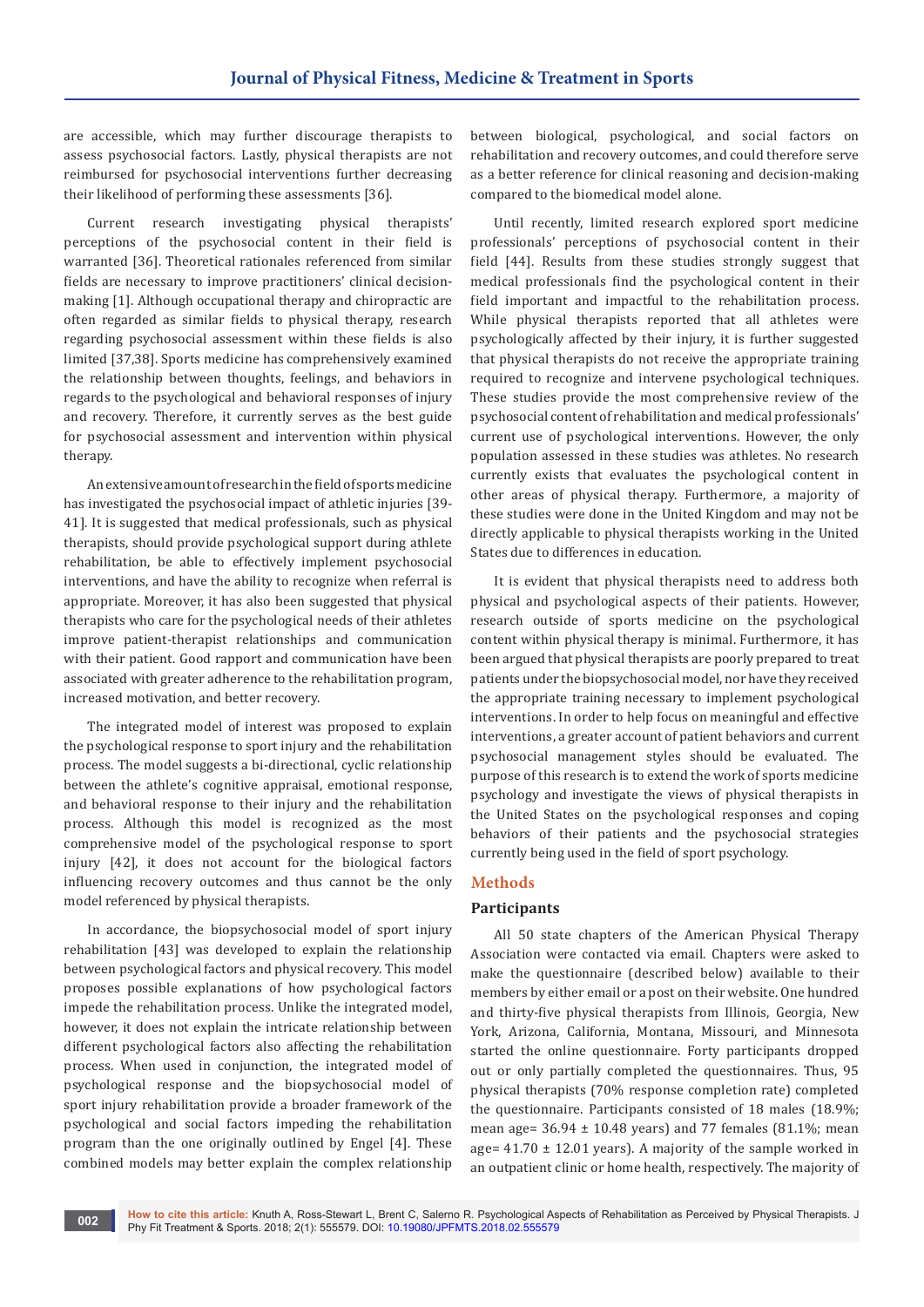participants had a Doctoral degree (n=53; 55.8%) or a Master's degree (n=18; 18.9%) as their highest education level.

#### **Measures**

**Background Questionnaire:** General background information about the physical therapists' demographics (i.e., sex, age, and race) and information regarding the therapists' occupations and education were collected, such as licensure, highest degree obtained, years in the practice, and current work setting. Included in this portion of the questionnaire were questions regarding sport psychologist and counseling availability to practitioners and, if any, past sport psychology education.

**Physiotherapist and Sport Psychology Questionnaire (PSPQ) [34]:** The PSPQ is an adapted version of the Athletic Trainer and Sport Psychology Questionnaire [45]. The PSPQ (**[Appendix A](https://juniperpublishers.com/jpfmts/pdf/Appendix.pdf)**) is a self-report questionnaire exploring physical therapists' perspectives on the psychological content of their practice. The questionnaire contains 11 items of both a quantitative (9) and qualitative (2) nature. The PSPQ is divided into 4 sections: the perceived psychological response and implications of musculoskeletal conditions, coping behaviors of successful and unsuccessful recovery, psychosocial strategies therapists are currently using and strategies therapists need more education on, and current referral systems to counseling.

Question 1 asks the physical therapist to rate how often they encounter 9 different psychological responses found to be associated with injuries on a 1-5 Likert-type scale from never to very often. Questions 2 and 3 are open-ended questions asking the participant to list the top 4 behaviors of patients whom cope successfully and unsuccessfully with their condition. Questions 4, 5, and 6 regard patient referral systems to counseling services, and are in a 'Yes' or 'No' format.

Question 7 is a list of 13 psychological interventions, such as goal-setting and encouraging positive self-talk, that asks therapists to rate how often they have used each intervention. All items are measured on a 1-5 Likert-type scale from never to 100% of the time. Question 8 asks the participant to rate how often their patient is psychologically affected by their treatment measured on a 1-5 Likert-type scale (1=never, 5=100% of the time). On question 9, the participant is asked to rate on a 1-5 Likert-type scale (1=not important, 5=very important) 14 psychological interventions they feel would be beneficial to learn more about. Question 10 asks the participant to rate how important they feel it is to treat the psychological aspect of their field. Question 11 rates the extent the therapist feels prepared to treat the psychological aspect. Therapists rated these final two questions on a 1-4 Likert-type scale from not prepared/ important to very prepared/important.

A similar version of the PSPQ was used in preliminary studies by Hemmings [34] and Arvinen Barrow [40]. No psychometric proprieties were reported for in either questionnaire. For the purposes of this study, 'physiotherapist' was changed to 'physical therapist' in accordance with the American professional title and 'athletic injuries' was changed to 'musculoskeletal disorder(s)/ diseases(s)' to encompass the variety of conditions physical therapists treat.

#### **Procedure**

Following Institutional Review Board (IRB) approval, email addresses of all 50 chapters of the APTA were obtained from their website. All chapters' presidents or board members were sent an email requesting they make the questionnaire available to their members. The email provided an introduction of the research and a link to complete the questionnaire on Qualities. Participants simply clicked the link provided to them by their chapter (via email or a statement on the chapter webpage). The online link included an informed consent form, demographics, and the PSPQ. Participants were not required to provide their name or any other identifying information. After collection, data was analyzed through SPSS software.

#### **Results**

#### **Psychological Impact of Musculoskeletal Conditions**

Descriptive statistical analyses showed that nearly all physical therapists (n=94; 98.9%) believed that patients were psychologically affected by their condition to some degree (m=3.83, sd= 1.09). In addition, of the nine listed psychological conditions patients could face, the participants rated stress or anxiety (m= 4.39, sd= 0.72), depression (m= 4.07, sd= 0.84), and problems with pain management ( $m= 4.00$ , sd= 0.81) as the most commonly encountered conditions (Table 1). Overall, 89% of the participants believed that addressing these aspects was either important or very important.

| <b>Psychological Response</b>            | Mean | <b>SD</b> |
|------------------------------------------|------|-----------|
| Stress/Anxiety                           | 4.39 | 0.72      |
| Depression                               | 4.07 | 0.84      |
| Problems with Pain Management            | 4.00 | 0.81      |
| Problems with Treatment Adherence        | 3.69 | 0.91      |
| Problems with Motivation                 | 3.67 | 0.92      |
| Problems with Confidence                 | 3.39 | 0.92      |
| Problems with Attention or Concentration | 3.08 | 1.07      |
| Anger                                    | 3.02 | 0.96      |
| Exercise Addiction                       | 2.28 | 0.92      |

**Table1:** Psychological Conditions Encountered by Physical Therapists.

Note: 1= Never encounter; 5= Very often encounter

#### **Patients' Coping Characteristics**

Participants were asked to identify the top 4 characteristics in patients that cope successfully and unsuccessfully with the rehabilitation and treatment program. A thematic analysis was used to categorize data. Categories created in Arvinen Barrow [40] and Clement et al. [33] were used as a guideline for the current study.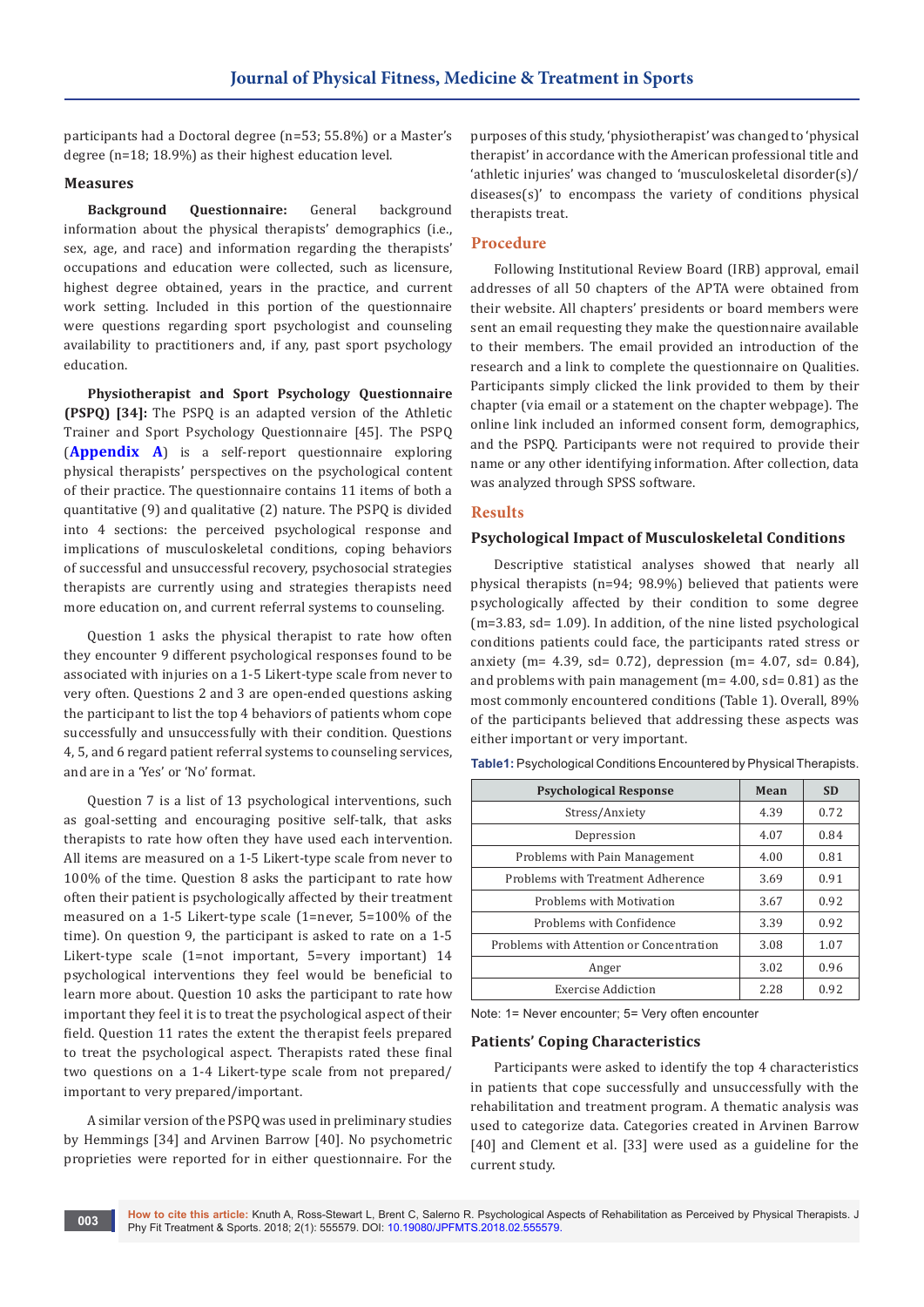**Successful Coping Characteristics:** Physical therapists revealed several different coping behaviors in patients that cope successfully with rehabilitation treatment. In total, four main themes were coded from the participants' responses. The results showed that patients who are "compliant to the rehabilitation program" (n=38), have a "positive attitude" (n=35), are "motivated" (n=25), and have an "understanding of injury and rehabilitation" (n=22) tend to cope more successfully with their injuries.

7.2.2 Unsuccessful Coping Characteristics: Similarly, four themes of psychological behaviors were coded from responses. The most frequently reported characteristics of patients who cope less successfully with their injury were "poor compliance to rehabilitation program" (n=36), "stress/anxiety" (n=34), "low motivation to rehabilitation program" (n=29), and "depression" (n=28).

# **Psychological Interventions Current Use and Further Training**

**Table 2:** Psychological Interventions Currently Used By Physical Therapists.

| <b>Psychological Technique</b>                    | Mean | <b>SD</b> |
|---------------------------------------------------|------|-----------|
| Creating Variety in Rehab Exercises               | 4.42 | 0.68      |
| Using Short-Term Goals                            | 4.41 | 0.84      |
| <b>Encouraging Positive Self-Thoughts</b>         | 4.07 | 0.99      |
| <b>Encouraging Effective Communication Skills</b> | 3.92 | 1.03      |
| Reducing Stress and Anxiety                       | 3.67 | 1.02      |
| <b>Enhancing Self-Confidence</b>                  | 3.58 | 1.06      |
| <b>Using Relaxation Techniques</b>                | 3.39 | 1.22      |
| Teaching Muscular Relaxation Techniques           | 3.23 | 1.07      |
| <b>Improving Social Support</b>                   | 3.21 | 1.05      |
| Helping Patient Maintain Social Support           | 3.11 | 1.13      |
| Other Techniques (not specified)                  | 3.00 | 1.41      |
| Reducing Depression                               | 2.90 | 1.17      |
| <b>Teaching Emotional Control Strategies</b>      | 2.83 | 1.28      |

Note: 1= Never use; 5= Use 100% of the time

Participants were asked to indicate the frequency with which they used 13 specific psychological interventions (Table 2). The top interventions currently used by therapists were "creating variety in rehab exercises" (m=4.42, sd= 0.68), "using short-term goals" (m=4.41, sd= 0.84), and "encouraging positive self-thoughts" (m=4.07, sd= 0.99). The interventions used the least were "reducing depression"  $(m=2.90, sd=1.17)$ and "teaching emotional control strategies" (m=2.83, sd= 1.28). Furthermore, participants were also asked to indicate which techniques they believed they should be more educated on. Physical therapists rated which interventions they deem important for further training (Table 3). Therapists expressed that further training in "understanding individual motivation" (m=4.27, sd= 0.87), "using effective communication" (m=4.27, sd= 1.02), and "enhancing self-confidence" (m=4.20, sd= 1.02)

would best improve their quality of care for patients. The lowest rated interventions were "creating variety in rehab exercises"  $(m=3.77, sd= 1.26)$  and "teaching the use of mental imagery" (m=3.71, sd= 1.11).

**Table 3:** Psychological Interventions Physical Therapists Want Further Training In.

| <b>Psychological Technique</b>                 | Mean | <b>SD</b> |
|------------------------------------------------|------|-----------|
| Understanding Individual Motivation            | 4.27 | 0.87      |
| <b>Using Effective Communication</b>           | 4.27 | 1.02      |
| <b>Enhancing Self-Confidence</b>               | 4.20 | 1.02      |
| Reducing Stress and Anxiety                    | 4.19 | 0.92      |
| <b>Encouraging Positive Self-Thoughts</b>      | 4.17 | 0.96      |
| Setting Realistic Goals                        | 4.12 | 1.13      |
| Enhancing Listening Skills of Therapist        | 4.10 | 1.15      |
| Reducing Depression                            | 4.00 | 1.05      |
| <b>Teaching Emotional Control Strategies</b>   | 3.95 | 1.00      |
| <b>Improving Social Support</b>                | 3.83 | 1.13      |
| <b>Teaching Muscular Relaxation Techniques</b> | 3.82 | 1.08      |
| <b>Teaching Concentration Skills</b>           | 3.81 | 1.04      |
| Creating Variety in Rehab Exercises            | 3.77 | 1.26      |
| Teaching the Use of Mental Imagery             | 3.71 | 1.11      |

Note: 1= Not important; 5= Very important

### **Current Referral Systems to Counseling**

Lastly, participants were asked about access and referral procedures to counseling. A total of 65 physical therapists (68%) reported referring a patient for counseling services regarding their musculoskeletal condition. Responses revealed that only eight (0.08%) of participants had a standard written procedure for referring patients to counseling services.

## **Discussion**

#### **Psychological Impact of Musculoskeletal Conditions**

The purpose of this study was to investigate the views of licensed physical therapists working in the United States regarding the psychological content in their field as well as to obtain a greater account of patient behaviors observed in rehabilitation. Nearly all physical therapists (98.9%) surveyed reported their patients to be psychologically affected by their musculoskeletal condition. Due to the high number of physical therapists reporting psychological effects due to musculoskeletal conditions, it is reasoned that psychological coursework should be formally implemented into physical therapist education. Physical therapists also specified that patients experienced a variety of different psychological responses in rehabilitation. The top rated psychological responses observed within physical therapy are 'stress/anxiety', 'depression', and 'problems with pain management'. These results are parallel to the findings in past research. However, 'Exercise Addiction' was reported as the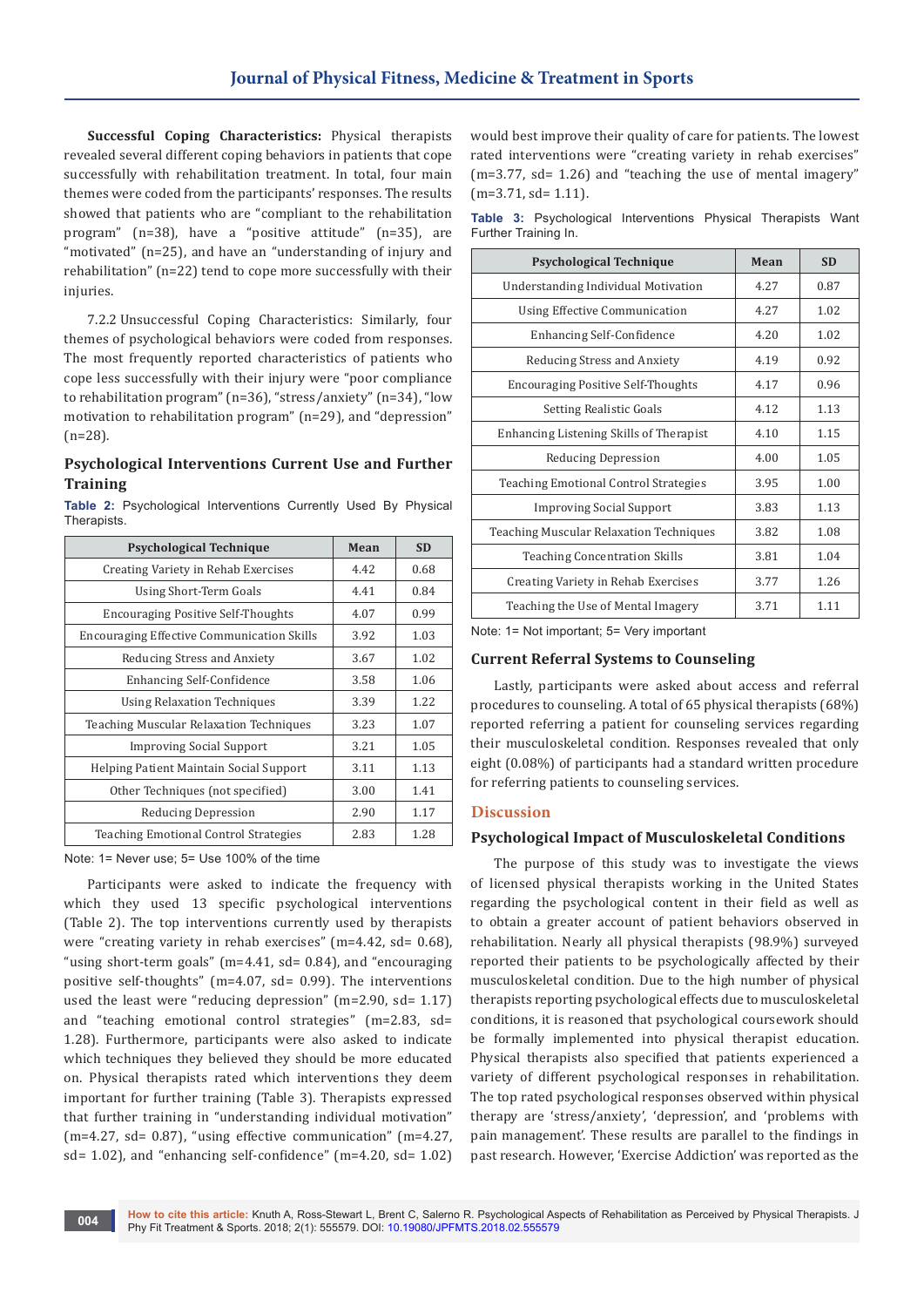second most observed psychological response in sport injury, whereas findings from the present study revealed it to be the least observed psychological response.

This discrepancy is not surprising as exercise addiction is considered a unique emotional response to an injured athlete compared to a non-athlete in physical therapy. Specifically, exercise addiction is the development of physical and psychological withdrawal symptoms from a lack of physical activity, which can be related to a loss of self-identity. Given that an extensive amount of an athlete's self-identity is derived from athletic performance, injured athletes are an at-risk population for developing an exercise addiction. However, other populations would not be expected to elicit such a response considering their self-identity is not based on an athletic identity. Consistent with previous research, stress and anxiety were reported as the top rated psychological responses to injury. Stress and anxiety affect injury vulnerability and recovery outcomes. Understanding the relationship between cognitive appraisals and emotional and behavioral responses has practical implications for physical therapists. Existing literature suggests practitioners working in rehabilitation settings are in an optimal position to not only treat the physical component but also teach coping skills to meet challenges of recovery and daily life.

Although stress and anxiety are frequently reported, strategies to reduce stress and anxiety, such as relaxation techniques and mental imagery, were among the least used psychological techniques. It has previously been suggested that a lack of knowledge in the use of these strategies and their potential benefits as well as a lack of training in the implementation may cause therapists to use strategies with which they are more confident using. Nevertheless, stress and anxiety are consistently reported as a barrier to the rehabilitation process. This suggests that further training and education for physical therapists is necessary to effectively access and manage these behavioral responses.

## **Patients' Coping Characteristics**

Physical therapists surveyed were asked to report behaviors in patients who cope successfully and unsuccessfully with treatment. "Compliance to the Rehabilitation Program", "Positive Attitude", and "Motivation" were the top characteristics of patients that cope successfully. Conversely, "Poor Compliance", "Stress/Anxiety", and "Low Motivation to Rehabilitation Program" were observed as the top characteristics of patients that cope unsuccessfully. Findings from the current study mirror those of previous studies with similar findings.

Treatment adherence and compliance were rated among the top behaviors in successfully coping in both physical therapy and athletic training. This suggests that patients who regularly attend their treatment sessions and follow the treatment program are more likely to make a full recovery than those who don't. This is supported by previous findings that demonstrate higher percentages of adherence to physical therapy guidelines

result in better improvements of physical outcomes and fewer treatment sessions [46]. Furthermore, the above findings highlight patient behaviors that should be encouraged during rehabilitation. Additionally, these findings provide clarity on interventions that would be useful in minimizing behaviors of patients who are perceived as coping unsuccessfully [47-51]. Future research should investigate the use of psychological interventions on patient's ability to respond appropriately and successfully? Cope with treatment. Specifically, psychological interventions from sport medicine literature have focused on the use of goal setting, imagery, relaxation techniques, self-talk, and social support.

## **Psychological Interventions Current Use and Further Training**

The current sample reported using a variety of different psychological techniques in their practice. The top rated psychological techniques were "creating variety in rehabilitation exercises", "using ahort-term goal-setting", and "encouraging positive self-thoughts". Therapists also reposted a desired to learn more about "understanding individual motivation", "understanding effective communication", and "enhancing selfconfidence". Again, these findings are similar to those of Arvinen Barrow [40] and Hemmings [34]. These findings also supports existing research that there is a growing interest in physical therapists' desire to integrate psychological interventions within their practice [52].

Given the above evidence, the incorporation of psychology into formal physical therapy education seems warranted. However, the observed rate of physical therapists that had previously taken a course in psychology was 13%. Current physical therapy education seldom addresses psychosocial factors. The Commission on Accreditation in Physical Therapy Education's (CAPTE) accreditation handbook does not require physical therapy programs to include specific clinical psychology coursework. Nor does the *Guide to Physical Therapist Practice* make any recommendations on the assessment and management of psychosocial factors [53]. This lack of knowledge and training could explain why interventions, such as relaxation techniques and mental imagery that are well supported in research are not expressed as areas of interest in future training by physical therapists. Nonetheless, the acknowledgment, assessment, and treatment of psychological disruptions are important. Therefore, future research is needed on the best methods of implementing psychosocial education to physical therapists.

#### **Current Referral Systems to Counseling**

The observed rate of referral by physical therapists to a psychologist in the current study was 68%. In contrast, Hemmings [34] identified a referral rate of 9% and Arvinen Barrow [40] reported a rate of 24%. At this time, it is unclear why this disproportionate variance exists. Future research should investigate the differences in referral methods between these populations.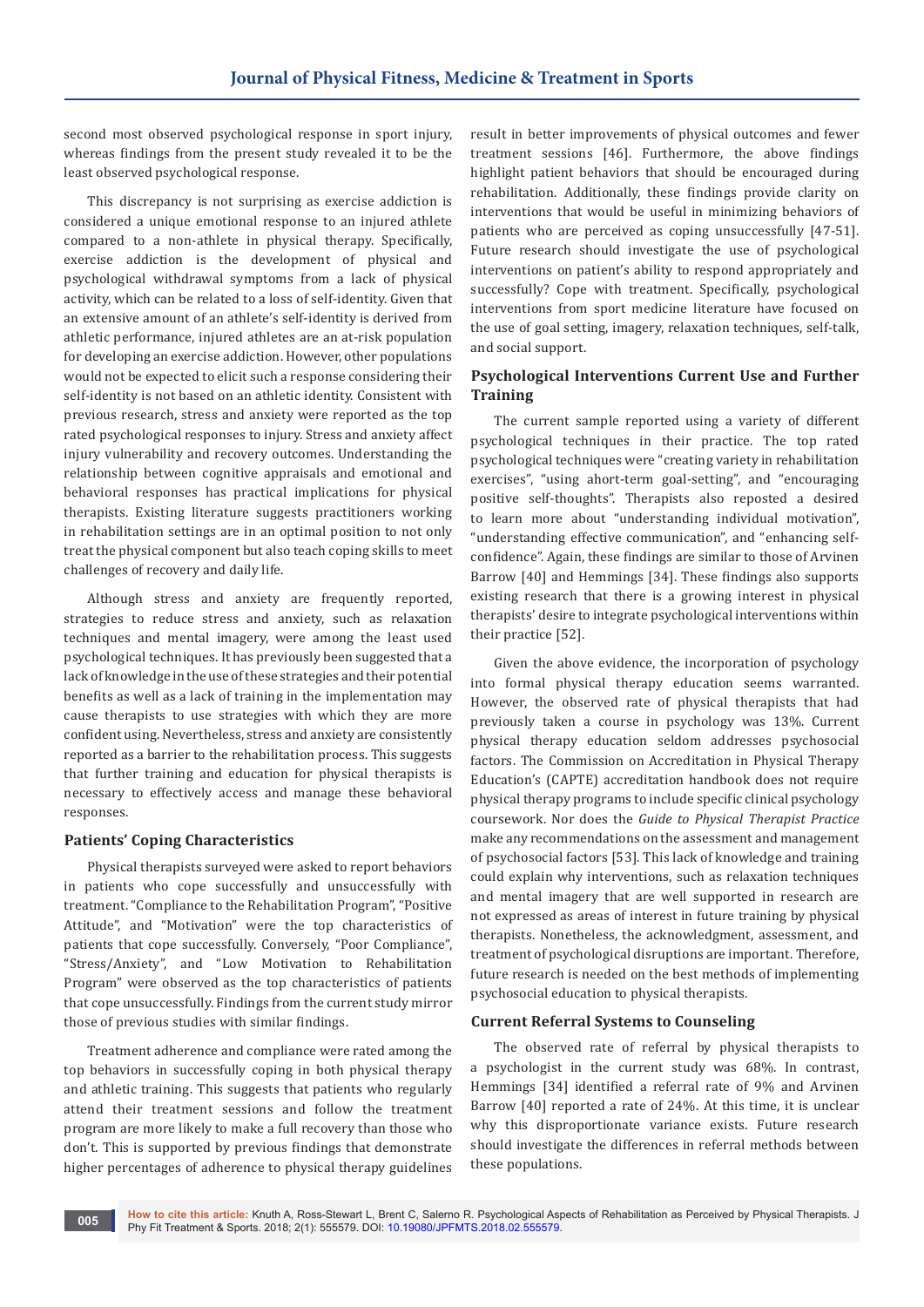### **Limitations and Future Research**

While the PSPQ was useful in comparing findings of similar studies, there were a few limitations with this measure. First, it is possible that terminology used in the PSPQ was left to interpretation by the participant. No psychological responses were further defined within the survey, making it possible that the participant misinterpreted the meaning. Short-term goal setting was found to be a strategy used frequently by physical therapists. However, in order for goal setting to be effective, the administrator must follow the S.M.A.R.T.S guidelines. Without formal training on goal setting it is possible that physical therapists implement goal setting in a way that hinders its efficacy.

Furthermore, the PSPQ may not be directly applicable to physical therapists working with populations other than athletes. As demonstrated previously, certain psychological responses are unique to specific populations that may not apply to the general public. In addition, although the researchers attempted to gain a nationally representative sample, this study was not nationally representative. Future research using a larger sample size is needed to fully understand physical therapists' perceptions of the psychological aspects in patient recovery. Additionally, future research should investigate accurate assessments of psychosocial content that is suitable for routine use. More information is also necessary to determine whether or not psychological interventions (e.g., goal-setting, imagery, and relaxation techniques) referenced from sport medicine can be applied to other populations within physical therapy. Lastly, research should aim to acquire more in-depth knowledge from the patient's perspective on the role of physical therapists and meaningful psychosocial interventions [54,55].

#### **Conclusion**

In summary, physical therapists view the psychological content of their field to be important in the recovery of their patients. Psychological factors substantially impact patients' physical therapy experience and the associated outcomes. However, they are greatly overlooked in both practice and in education. The physical therapists surveyed in this study explained a variety of psychosocial issues they encounter on a daily basis in a variety of settings. A majority of the psychological skills physical therapists are currently using are aimed towards the psychosocial issues seen most commonly in therapy. However, some therapists expressed that they did not feel confident in treating the psychosocial issues associated with rehabilitation, even though it is known these factors play a major role in the recovery of patients.

This study, along with past research, demonstrates the clear need for physical therapists to be educated on the psychological needs of their patients. Education is essential for preparing these practitioners. It is suggested that emphasis be placed on teaching therapists theories of psychological constructs of rehabilitation and the practical application of psychosocial strategies. Although there were found to be subtle differences in

the results, this study supports previous research regarding the importance of the psychological content within physical therapy. Furthermore, this suggests that theoretical frameworks and psychological interventions from the field of sports medicine may serve as an adequate guide in the future for training and educating entry-level physical therapists.

#### **References**

- 1. [Brunner E, De Herdt A, Minguet P, Baldew S, Probst M \(2013\) Can](https://www.ncbi.nlm.nih.gov/pubmed/22607157)  [cognitive behavioral therapy based strategies be integrated into](https://www.ncbi.nlm.nih.gov/pubmed/22607157)  [physiotherapy for the prevention of chronic low back pain? A](https://www.ncbi.nlm.nih.gov/pubmed/22607157)  [systematic review. Disability and Rehabilitation 35\(1\): 1-10.](https://www.ncbi.nlm.nih.gov/pubmed/22607157)
- 2. [Taylor J, Taylor S \(1997\) Psychological approaches to sports injury](http://onlinelibrary.wiley.com/doi/10.1002/(SICI)1099-1700(199907)15:3%3C201::AID-SMI826%3E3.0.CO;2-F/abstract)  [rehabilitation. Aspen 15\(3\): 201-202.](http://onlinelibrary.wiley.com/doi/10.1002/(SICI)1099-1700(199907)15:3%3C201::AID-SMI826%3E3.0.CO;2-F/abstract)
- 3. [World Health Organization \(2001\) The International Classification of](http://www.who.int/classifications/icf/en/)  [Functioning, Disability and Health \(ICF\). WHO, Geneva, Europe.](http://www.who.int/classifications/icf/en/)
- 4. [Engel G \(1977\) The need for a new medical model: A challenge for](https://www.ncbi.nlm.nih.gov/pubmed/847460)  [biomedicine. Science 196\(4286\): 129-136.](https://www.ncbi.nlm.nih.gov/pubmed/847460)
- 5. [Foster N, Delitto A \(2011\) Embedding psychosocial perspectives within](https://www.ncbi.nlm.nih.gov/pubmed/21451095)  [clinical management of low back pain: Integration of psychosocially](https://www.ncbi.nlm.nih.gov/pubmed/21451095)  [informed management principles into physical therapist practice](https://www.ncbi.nlm.nih.gov/pubmed/21451095)[challenges and opportunities. Physical Therapy 91\(5\): 790-803.](https://www.ncbi.nlm.nih.gov/pubmed/21451095)
- 6. [Mc Cracken L, Vowles K, Eccleston C \(2004\) Acceptance of chronic](https://www.ncbi.nlm.nih.gov/pubmed/14715402)  [pain: Component analysis and a revised assessment method. Pain](https://www.ncbi.nlm.nih.gov/pubmed/14715402)  [107\(1-2\): 159-166.](https://www.ncbi.nlm.nih.gov/pubmed/14715402)
- 7. [Osborne T, Jensen M, Ehde D, Hanley M, Kraft G \(2007\) Psychosocial](https://www.ncbi.nlm.nih.gov/pubmed/16950570)  [factors associated with pain intensity, pain-related interference, and](https://www.ncbi.nlm.nih.gov/pubmed/16950570)  [psychological functioning in persons with multiple sclerosis and pain.](https://www.ncbi.nlm.nih.gov/pubmed/16950570)  [Pain 127\(1-2\): 52-62.](https://www.ncbi.nlm.nih.gov/pubmed/16950570)
- 8. [Williams D, Thorn B \(1989\) An empirical assessment of pain beliefs.](https://www.ncbi.nlm.nih.gov/pubmed/2710564)  [Pain 36\(3\): 351-358.](https://www.ncbi.nlm.nih.gov/pubmed/2710564)
- 9. [Baird A, Sheffield D \(2016\) The relationship between pain beliefs and](https://www.ncbi.nlm.nih.gov/pubmed/27548244)  [physical and mental health outcome measures in chronic low back](https://www.ncbi.nlm.nih.gov/pubmed/27548244)  [pain: Direct and indirect effects. Healthcare 4\(3\): 58-69.](https://www.ncbi.nlm.nih.gov/pubmed/27548244)
- 10. [Quartana P, Campbell C, Edwards R \(2009\) Pain catastrophizing: A](https://www.ncbi.nlm.nih.gov/pmc/articles/PMC2696024/)  [critical review. Expert Review Neurotherapeutics 9\(5\): 745-758.](https://www.ncbi.nlm.nih.gov/pmc/articles/PMC2696024/)
- 11. [Connolly F, Aitken L, Tower M \(2013\) An integrative review of self](https://www.ncbi.nlm.nih.gov/pubmed/24001198)[efficacy and paint recovery post acute injury. Journal of Advanced](https://www.ncbi.nlm.nih.gov/pubmed/24001198)  [Nursing 70\(4\): 714-728.](https://www.ncbi.nlm.nih.gov/pubmed/24001198)
- 12. [Keefe F, Wilkins R, Cook W, Crisson J, Muhlbaier L \(1986\) Depression,](https://www.ncbi.nlm.nih.gov/pubmed/2945848)  [pain, and pain behavior. Journal of Consulting and Clinical Psychology](https://www.ncbi.nlm.nih.gov/pubmed/2945848)  [54\(5\): 665-669.](https://www.ncbi.nlm.nih.gov/pubmed/2945848)
- 13. [Leeuw M, Goossens M, Linton S, Crombez G, Boersma K, et al. \(2007\)](https://www.ncbi.nlm.nih.gov/pubmed/17180640)  [The fear-avoidance model of musculoskeletal pain: Current state of](https://www.ncbi.nlm.nih.gov/pubmed/17180640)  [scientific evidence. Journal of Behavioral Medicine 30\(1\): 77-94.](https://www.ncbi.nlm.nih.gov/pubmed/17180640)
- 14. [Vlaeyen J, Linton S \(2000\) Fear-avoidance and its consequences in](https://www.ncbi.nlm.nih.gov/pubmed/10781906)  [chronic musculoskeletal pain: A state of the art. Pain 85\(3\): 317-332.](https://www.ncbi.nlm.nih.gov/pubmed/10781906)
- 15. [Williams L, Jacka F, Pasco J, Dodd S, Berk M \(2006\) Depression and](http://onlinelibrary.wiley.com/doi/10.1111/j.1601-5215.2006.00130.x/abstract)  [pain: An overview. ACTA Neuropsychiatrica 18\(2\): 79-87.](http://onlinelibrary.wiley.com/doi/10.1111/j.1601-5215.2006.00130.x/abstract)
- 16. [Bruehl S, Burns J, Chung O, Chont M \(2009\) Pain-related effects of trait](https://www.ncbi.nlm.nih.gov/pubmed/19146872)  [anger expression: Neural substrates and the role of endogenous opioid](https://www.ncbi.nlm.nih.gov/pubmed/19146872)  [mechanisms. Neuroscience and biobehavioral reviews 33\(3\): 475-491.](https://www.ncbi.nlm.nih.gov/pubmed/19146872)
- 17. [Bruehl S, Burns J, Chung O, Ward P, Johnson B \(2002\) Anger and pain](https://www.ncbi.nlm.nih.gov/pubmed/12237200)  [sensitivity in chronic low back pain patients and pain-free controls:](https://www.ncbi.nlm.nih.gov/pubmed/12237200)  [The role of endogenous opiods. Pain 99\(1-2\): 223-233.](https://www.ncbi.nlm.nih.gov/pubmed/12237200)
- 18. [Bruehl S, Chung O, Burns J \(2006\) Anger expression and pain: An](https://www.ncbi.nlm.nih.gov/pubmed/16807797)  [overview of findings and possible mechanisms. Journal of Behavioral](https://www.ncbi.nlm.nih.gov/pubmed/16807797)  [Medicine 29\(6\): 593-606.](https://www.ncbi.nlm.nih.gov/pubmed/16807797)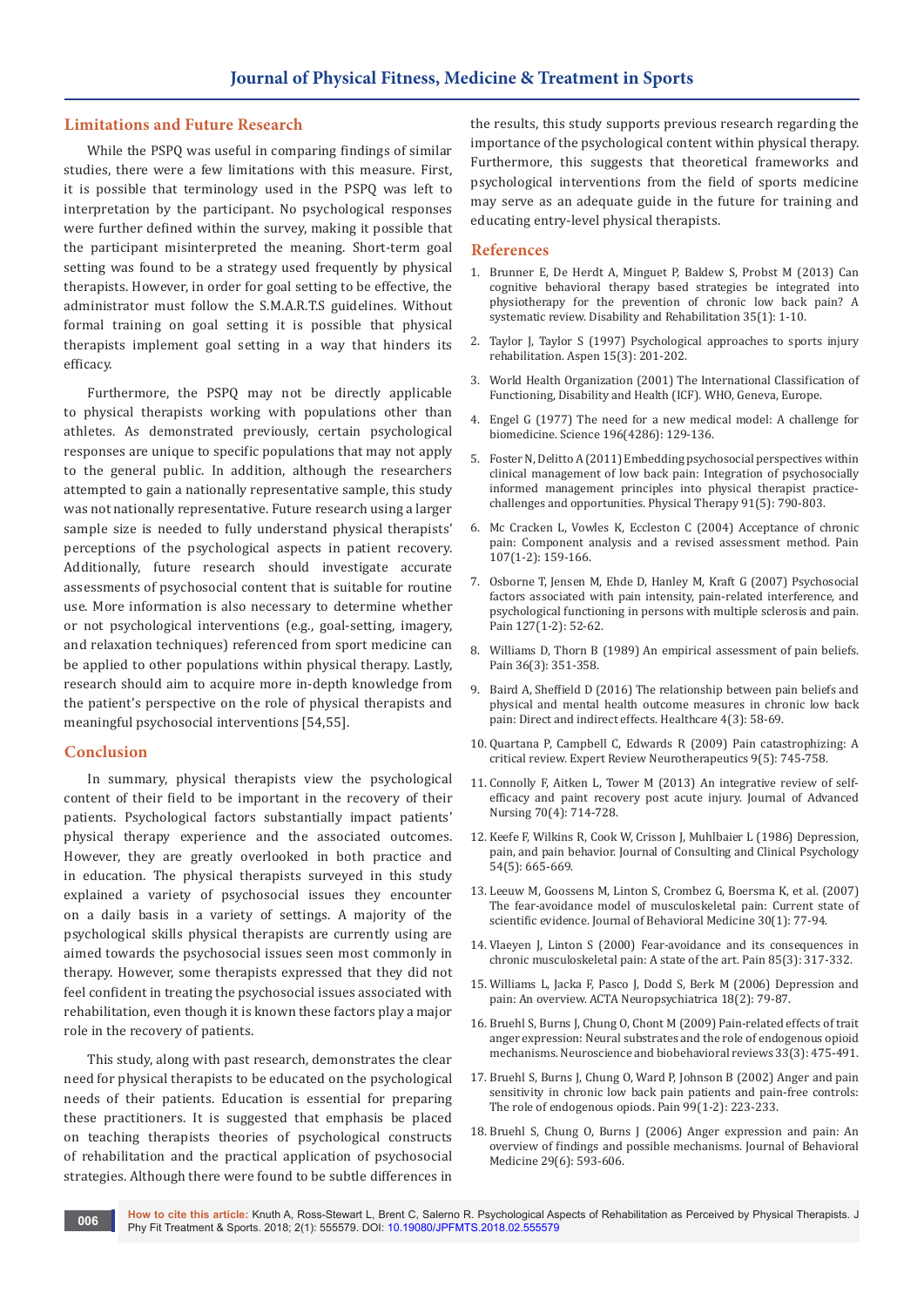- 19. [Kerns R, Rosenberg R, Jacob M \(1994\) Anger expression and chronic](https://www.ncbi.nlm.nih.gov/pubmed/8201612)  [pain. Journal of Behavioral Medicine 17\(1\): 57-67.](https://www.ncbi.nlm.nih.gov/pubmed/8201612)
- 20. [Lombardo E, Tan G, Jensen M, Anderson K \(2005\) Anger management](https://www.ncbi.nlm.nih.gov/pubmed/16275601)  [style and associations with self-efficacy and pain in male veterans.](https://www.ncbi.nlm.nih.gov/pubmed/16275601)  [Journal of Pain 6\(11\): 765-770.](https://www.ncbi.nlm.nih.gov/pubmed/16275601)
- 21. [Nisenzon A, George S, Beneciuk J, Wandner L, Torres C, et al. \(2014\)](https://www.ncbi.nlm.nih.gov/pmc/articles/PMC4013172/)  [The role of anger in psychosocial sub grouping for patients with low](https://www.ncbi.nlm.nih.gov/pmc/articles/PMC4013172/)  [back pain. Journal of Pain 30: 501-509.](https://www.ncbi.nlm.nih.gov/pmc/articles/PMC4013172/)
- 22. Spielberger C, Johnson E, Russell S, Crane R, Jacobs G, et al. (1985) The experience and expression of anger: Construction and validation of an anger expression scale. In MA Chesney, RH Rosenman (Eds.), Anger and hostility in cardiovascular and behavioral disorders. Hemisphere, McGraw-Hill, New York, USA, p. 5-30.
- 23. [Bandura A \(1997\) Self-efficacy: The exercise of control. WH Freeman](http://psycnet.apa.org/record/1997-08589-000)  [and Company, New York, USA.](http://psycnet.apa.org/record/1997-08589-000)
- 24. [Osborne T, Jensen M, Ehde D, Hanley M, Kraft G \(2007\) Psychosocial](https://www.ncbi.nlm.nih.gov/pubmed/16950570)  [factors associated with pain intensity, pain-related interference, and](https://www.ncbi.nlm.nih.gov/pubmed/16950570)  [psychological functioning in persons with multiple sclerosis and pain.](https://www.ncbi.nlm.nih.gov/pubmed/16950570)  [Pain 127\(1-2\): 52-62.](https://www.ncbi.nlm.nih.gov/pubmed/16950570)
- 25. [Jackson T, Wang Y, Wang Y, Huiyong F \(2014\) Self-efficacy and chronic](https://www.ncbi.nlm.nih.gov/pubmed/24878675)  [pain outcomes: A meta-analytic review. The Journal of Pain 15\(8\): 800-](https://www.ncbi.nlm.nih.gov/pubmed/24878675) [814.](https://www.ncbi.nlm.nih.gov/pubmed/24878675)
- 26. Soderlund A, Äsenlö[f P \(2010\) The mediating role of self-efficacy](https://www.ncbi.nlm.nih.gov/pubmed/20443673)  [expectations and fear of movement and \(re\)injury beliefs in two](https://www.ncbi.nlm.nih.gov/pubmed/20443673)  [samples of acute pain. Disability and Rehabilitation 32\(25\): 2118-](https://www.ncbi.nlm.nih.gov/pubmed/20443673) [2126.](https://www.ncbi.nlm.nih.gov/pubmed/20443673)
- 27. [Brekke M, Hjortdahl P \(2004\) Musculo skeletal pain among 40- and](https://www.ncbi.nlm.nih.gov/pmc/articles/PMC529299/)  [45-year olds in Oslo: Differences between two socioeconomically](https://www.ncbi.nlm.nih.gov/pmc/articles/PMC529299/)  [contrasting areas, and their possible explanations. International](https://www.ncbi.nlm.nih.gov/pmc/articles/PMC529299/)  [Journal for Equity in Health 3: 1-5.](https://www.ncbi.nlm.nih.gov/pmc/articles/PMC529299/)
- 28. [Jackson T \(1999\) Differences in psychosocial experiences of employed,](http://www.tandfonline.com/doi/abs/10.1080/00223989909599721)  [unemployed, and student samples of young adults. Journal of](http://www.tandfonline.com/doi/abs/10.1080/00223989909599721)  [Psychology 133: 49-60.](http://www.tandfonline.com/doi/abs/10.1080/00223989909599721)
- 29. [Rollman G, Laustenbacher S \(2001\) Sex differences in musculoskeletal](https://www.ncbi.nlm.nih.gov/pubmed/11289085)  [pain. Clinical Journal of Pain 17\(1\): 20-24.](https://www.ncbi.nlm.nih.gov/pubmed/11289085)
- 30. [Jenson M, Moore M, Bockow T, Ehde D, Engel J \(2011\) Psychosocial](https://www.ncbi.nlm.nih.gov/pubmed/21187217)  [factors and adjustment to chronic pain in persons with physical](https://www.ncbi.nlm.nih.gov/pubmed/21187217)  [disabilities: A systematic review. Archives of Physical Medicine and](https://www.ncbi.nlm.nih.gov/pubmed/21187217)  [Rehabilitation 92\(1\): 146-160](https://www.ncbi.nlm.nih.gov/pubmed/21187217).
- 31. [Newton John T \(2002\) Solicitousness and chronic pain: A critical](http://psycnet.apa.org/record/2003-10264-001)  [review. Pain Reviews 9\(1\): 7-27.](http://psycnet.apa.org/record/2003-10264-001)
- 32. [Arvinen Barrow M, Penny G, Hemmings B, Corr S \(2010\) UK](https://www.sciencedirect.com/science/article/pii/S1469029209000661)  [chartered physiotherapists' personal experiences in using](https://www.sciencedirect.com/science/article/pii/S1469029209000661)  [psychological interventions with injured athletes: An interpretative](https://www.sciencedirect.com/science/article/pii/S1469029209000661)  [phenomenological analysis. Psychology of Sport and Exercise 11\(1\):](https://www.sciencedirect.com/science/article/pii/S1469029209000661)  [58-66.](https://www.sciencedirect.com/science/article/pii/S1469029209000661)
- 33. [Clement D, Granquist M, Arvinen Barrow M \(2013\) Psychosocial](https://www.ncbi.nlm.nih.gov/pubmed/23724772)  [aspects of athletic injuries as perceived by athletic trainers. Journal of](https://www.ncbi.nlm.nih.gov/pubmed/23724772)  [Athletic Training 48\(4\): 512-521.](https://www.ncbi.nlm.nih.gov/pubmed/23724772)
- 34. [Hemmings B, Povey L \(2002\) Views of chartered physiotherapists on](https://www.ncbi.nlm.nih.gov/pubmed/11867495)  [the psychological content of their practice: A preliminary study in the](https://www.ncbi.nlm.nih.gov/pubmed/11867495)  [United Kingdom. British Journal of Sports Medicine 36\(1\): 61-64.](https://www.ncbi.nlm.nih.gov/pubmed/11867495)
- 35. [Sanders T, Foster N, Bishop A, Ong N \(2013\) Biopsychosocial care and](https://www.ncbi.nlm.nih.gov/pubmed/23421415)  [the physiotherapy encounter: Physiotherapists' accounts of back pain](https://www.ncbi.nlm.nih.gov/pubmed/23421415)  [consultations. BMC Musculoskeletal Disorders 14: 1-10.](https://www.ncbi.nlm.nih.gov/pubmed/23421415)
- 36. [Nielsen M, Keefe F, Bennell K, Jull G \(2014\) Physical therapist-delivered](https://www.ncbi.nlm.nih.gov/pubmed/24029300)  [cognitive-behavioral therapy: A qualitative study of physical therapists'](https://www.ncbi.nlm.nih.gov/pubmed/24029300)  [perceptions and experiences. Physical Therapy 94\(2\): 197-209.](https://www.ncbi.nlm.nih.gov/pubmed/24029300)
- 37. [AJOT \(2004\) Psychosocial Aspects of Occupational Therapy. American](https://www.ncbi.nlm.nih.gov/pubmed/15568555)  [Journal of Occupational Therapy 58\(6\): 669-672.](https://www.ncbi.nlm.nih.gov/pubmed/15568555)
- 38. [Langworthy J, Breen A \(2007\) Psychosocial factors and their predictive](https://www.ncbi.nlm.nih.gov/pubmed/17394652)  [value in chiropractic patients with low back pain: A prospective](https://www.ncbi.nlm.nih.gov/pubmed/17394652)  [inception cohort study. Chiropractic & Osteopathy 15: 1-7.](https://www.ncbi.nlm.nih.gov/pubmed/17394652)
- 39. [Andersen M, Williams J \(1999\) Athletic injury, psychosocial factors,](https://www.ncbi.nlm.nih.gov/pubmed/10521004)  [and perceptual changes during stress. Journal of Sports Sciences](https://www.ncbi.nlm.nih.gov/pubmed/10521004)  [17\(9\): 735-741.](https://www.ncbi.nlm.nih.gov/pubmed/10521004)
- 40. [Arvinen Barrow M \(2009\) Psychological rehabilitation from](http://nectar.northampton.ac.uk/2456/)  [sport injury: issues in training and development of chartered](http://nectar.northampton.ac.uk/2456/)  [physiotherapists. PhD thesis. University of Northampton, England, UK.](http://nectar.northampton.ac.uk/2456/)
- 41. [Wiese Bjornstal D, Smith A, Shaffer S, Morrey M \(1998\) An integrated](http://psycnet.apa.org/record/1998-01185-003)  [model of response to sport injury: Psychological and sociological](http://psycnet.apa.org/record/1998-01185-003)  [dynamics. Journal of Applied Sport Psychology 10\(1\): 46-69.](http://psycnet.apa.org/record/1998-01185-003)
- 42. Kolt G (2003) Psychology of injury and rehabilitation. In GS Kolt, L Snyder Mackler (Eds.), Physical therapies in sport and exercise, Churchill Livingstone, London, pp. 165-183.
- 43. Brewer B, Andersen M, Van Raalte J (2002) Psychological aspects of sport injury rehabilitation: Toward a biopsychological approach. In DI Mostofsky, LD Zaichkowsky (Eds.), Medical aspects of sport and exercise. Fitness Information Technology, West Virginia, USA, pp. 41- 54.
- 44. [Larson G, Starkey C, Zaichkowsky L \(1996\) Psychological aspects of](https://journals.humankinetics.com/doi/abs/10.1123/tsp.10.1.37)  [athletic injuries as perceived by athletic trainers. Sport Psychology](https://journals.humankinetics.com/doi/abs/10.1123/tsp.10.1.37)  [10\(1\): 37-47.](https://journals.humankinetics.com/doi/abs/10.1123/tsp.10.1.37)
- 45. [Heaney C \(2006\) Physiotherapists' perceptions of sport psychology](http://oro.open.ac.uk/32826/)  [intervention in professional soccer. International Journal of Sport and](http://oro.open.ac.uk/32826/)  [Exercise Psychology 4\(1\): 67-80.](http://oro.open.ac.uk/32826/)
- 46. [Rutten G, Degen S, Hendriks E, Braspenning J, Harting J, et al. \(2010\)](https://www.ncbi.nlm.nih.gov/pubmed/20488978)  [Adherence to clinical practice guidelines for low back pain in physical](https://www.ncbi.nlm.nih.gov/pubmed/20488978)  [therapy: Do patients benefit? Physical therapy 90\(8\): 1111-1122.](https://www.ncbi.nlm.nih.gov/pubmed/20488978)
- 47. [AIHW \(2014\) Health-care expenditure on arthritis and other](https://www.aihw.gov.au/reports/health-welfare-expenditure/health-care-expenditure-2008-09/contents/table-of-contents)  [musculoskeletal conditions 2008-2009.](https://www.aihw.gov.au/reports/health-welfare-expenditure/health-care-expenditure-2008-09/contents/table-of-contents)
- 48. [American Physical Therapy Association \(2015\) Who are physical](http://www.apta.org/AboutPTs/)  [therapists?](http://www.apta.org/AboutPTs/)
- 49. [Bailey K, Carleton N, Vlaeyen J, Asmundson G \(2010\) Treatments](https://www.ncbi.nlm.nih.gov/pubmed/19697175)  [addressing pain-related fear and anxiety in patients with chronic](https://www.ncbi.nlm.nih.gov/pubmed/19697175)  [musculoskeletal pain: A preliminary review. Cognitive Behaviour](https://www.ncbi.nlm.nih.gov/pubmed/19697175)  [Therapy 39\(1\): 46-63.](https://www.ncbi.nlm.nih.gov/pubmed/19697175)
- 50. [Carter S, Rizzo J \(2007\) Use of outpatient physical therapy services](https://www.ncbi.nlm.nih.gov/pubmed/17374630)  [by people with musculoskeletal conditions. Journal of the American](https://www.ncbi.nlm.nih.gov/pubmed/17374630)  [Physical Therapy Association 87\(5\): 497-512.](https://www.ncbi.nlm.nih.gov/pubmed/17374630)
- 51. [Daykin A, Richardson B \(2014\) Physiotherapists' pain beliefs and their](https://www.ncbi.nlm.nih.gov/pubmed/15087802)  [influence on the management of patients with chronic low back pain.](https://www.ncbi.nlm.nih.gov/pubmed/15087802)  [Spine 29\(7\): 783-795.](https://www.ncbi.nlm.nih.gov/pubmed/15087802)
- 52. [Johnstone R, Donaghy M, Martin D \(2004\) A pilot study of a cognitive](http://www.tandfonline.com/doi/abs/10.1080/14038190260501622)[behavioural therapy approach to physiotherapy, for acute low back](http://www.tandfonline.com/doi/abs/10.1080/14038190260501622)  [pain patients, who show signs of developing chronic pain. Advances in](http://www.tandfonline.com/doi/abs/10.1080/14038190260501622)  [Physiotherapy 2: 182-188.](http://www.tandfonline.com/doi/abs/10.1080/14038190260501622)
- 53. [Patel R, Chu S, Gerstman B \(2014\) Prevalence of musculoskeletal pain](https://www.omicsonline.org/open-access/prevalence-of-musculoskeletal-pain-in-adults-with-developmental-disabilities-2329-9096.S5-008.php?aid=26574)  [in adults with developmental disabilities. International Journal of](https://www.omicsonline.org/open-access/prevalence-of-musculoskeletal-pain-in-adults-with-developmental-disabilities-2329-9096.S5-008.php?aid=26574)  [Physical Medicine Rehabilitation 5\(1\): 8.](https://www.omicsonline.org/open-access/prevalence-of-musculoskeletal-pain-in-adults-with-developmental-disabilities-2329-9096.S5-008.php?aid=26574)
- 54. [Santi G, Pietrantoni L \(2013\) Psychology of sport injury rehabilitation:](https://www.jhse.ua.es/article/view/2013-v8-n4-psychology-of-sport-injury-rehabilitation-a-review-of-models-and-interventions)  [A review of models and interventions. Journal of Human Sport Exercise](https://www.jhse.ua.es/article/view/2013-v8-n4-psychology-of-sport-injury-rehabilitation-a-review-of-models-and-interventions)  [8\(4\): 1029-1044.](https://www.jhse.ua.es/article/view/2013-v8-n4-psychology-of-sport-injury-rehabilitation-a-review-of-models-and-interventions)
- 55. [Yelin E \(2003\) Cost of musculoskeletal diseases: Impact of work](https://www.ncbi.nlm.nih.gov/pubmed/14712615)  [disability and functional decline. The Journal of Rheumatology 68:](https://www.ncbi.nlm.nih.gov/pubmed/14712615)  [8-11.](https://www.ncbi.nlm.nih.gov/pubmed/14712615)